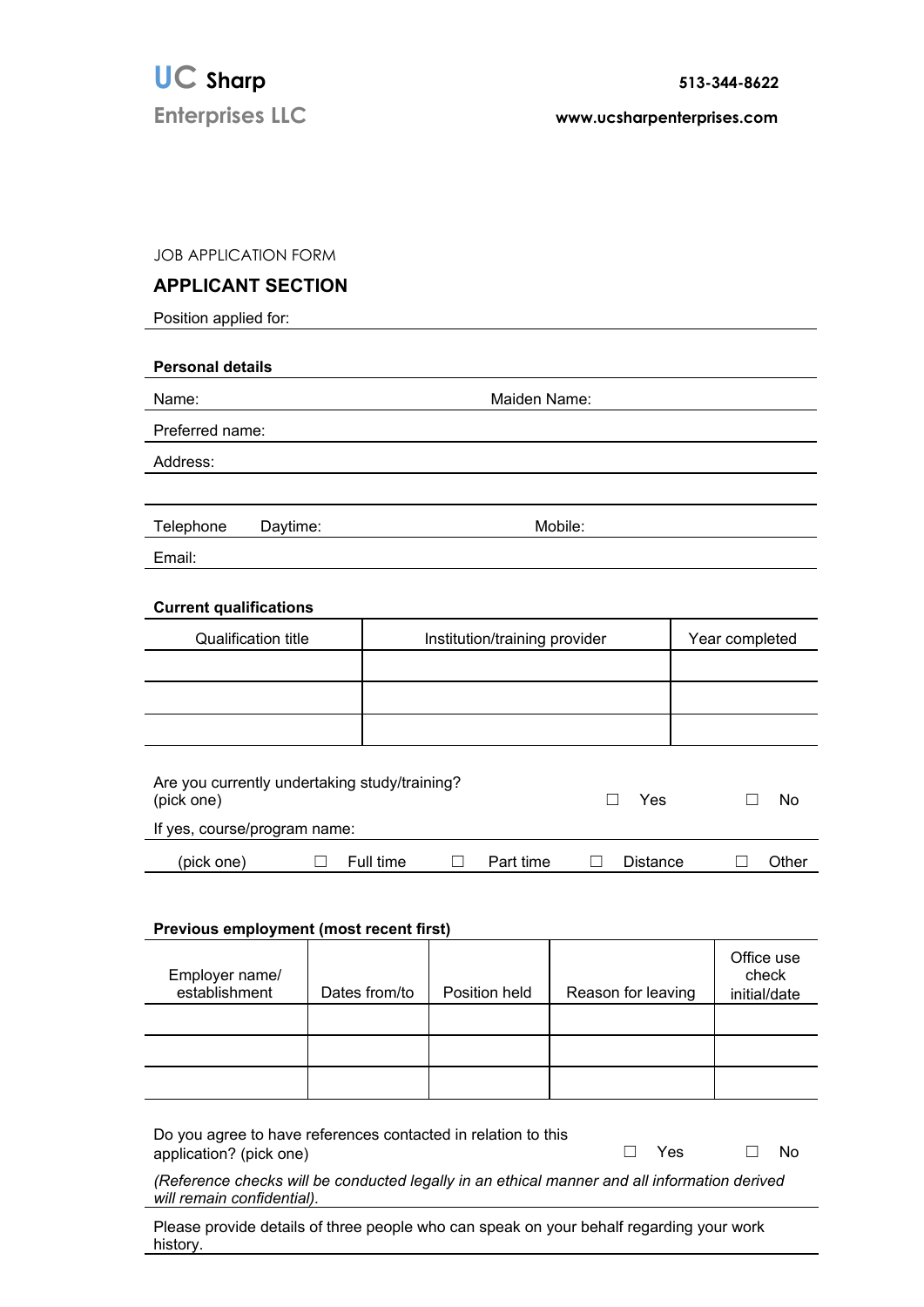| Name                                                                                                                                                                                                                                                                                                                                                                                                                                                                                                                | Contact No. | Position held/working relationship<br>(e.g. supervisor) | Office use<br>check<br>initial/date |  |  |
|---------------------------------------------------------------------------------------------------------------------------------------------------------------------------------------------------------------------------------------------------------------------------------------------------------------------------------------------------------------------------------------------------------------------------------------------------------------------------------------------------------------------|-------------|---------------------------------------------------------|-------------------------------------|--|--|
|                                                                                                                                                                                                                                                                                                                                                                                                                                                                                                                     |             |                                                         |                                     |  |  |
|                                                                                                                                                                                                                                                                                                                                                                                                                                                                                                                     |             |                                                         |                                     |  |  |
| What type of work are you<br>Full time<br>Part time<br>available for? (pick one)<br>Casual                                                                                                                                                                                                                                                                                                                                                                                                                          |             |                                                         |                                     |  |  |
| When will you be available for work?                                                                                                                                                                                                                                                                                                                                                                                                                                                                                |             |                                                         |                                     |  |  |
| Please provide any other information that you identify as being pertinent to this application<br>(e.g. medical conditions, disabilities)                                                                                                                                                                                                                                                                                                                                                                            |             |                                                         |                                     |  |  |
|                                                                                                                                                                                                                                                                                                                                                                                                                                                                                                                     |             |                                                         |                                     |  |  |
|                                                                                                                                                                                                                                                                                                                                                                                                                                                                                                                     |             |                                                         |                                     |  |  |
|                                                                                                                                                                                                                                                                                                                                                                                                                                                                                                                     |             |                                                         |                                     |  |  |
| <b>Declaration</b><br>I declare that, to the best of my knowledge, the information given is true and correct. I<br>understand that inaccurate, misleading or untrue statements or knowingly withheld<br>information may result in termination of employment with this organization. I understand that<br>this application does not constitute an offer of employment. I understand that, in some<br>cases, police and credit checks will be required and I will be notified if this applies to this<br>application. |             |                                                         |                                     |  |  |
| Signed:                                                                                                                                                                                                                                                                                                                                                                                                                                                                                                             |             | Date:                                                   |                                     |  |  |
|                                                                                                                                                                                                                                                                                                                                                                                                                                                                                                                     |             |                                                         |                                     |  |  |

**Thank you for applying!**

r

**Please email application to charles@sharppropainting.com.**